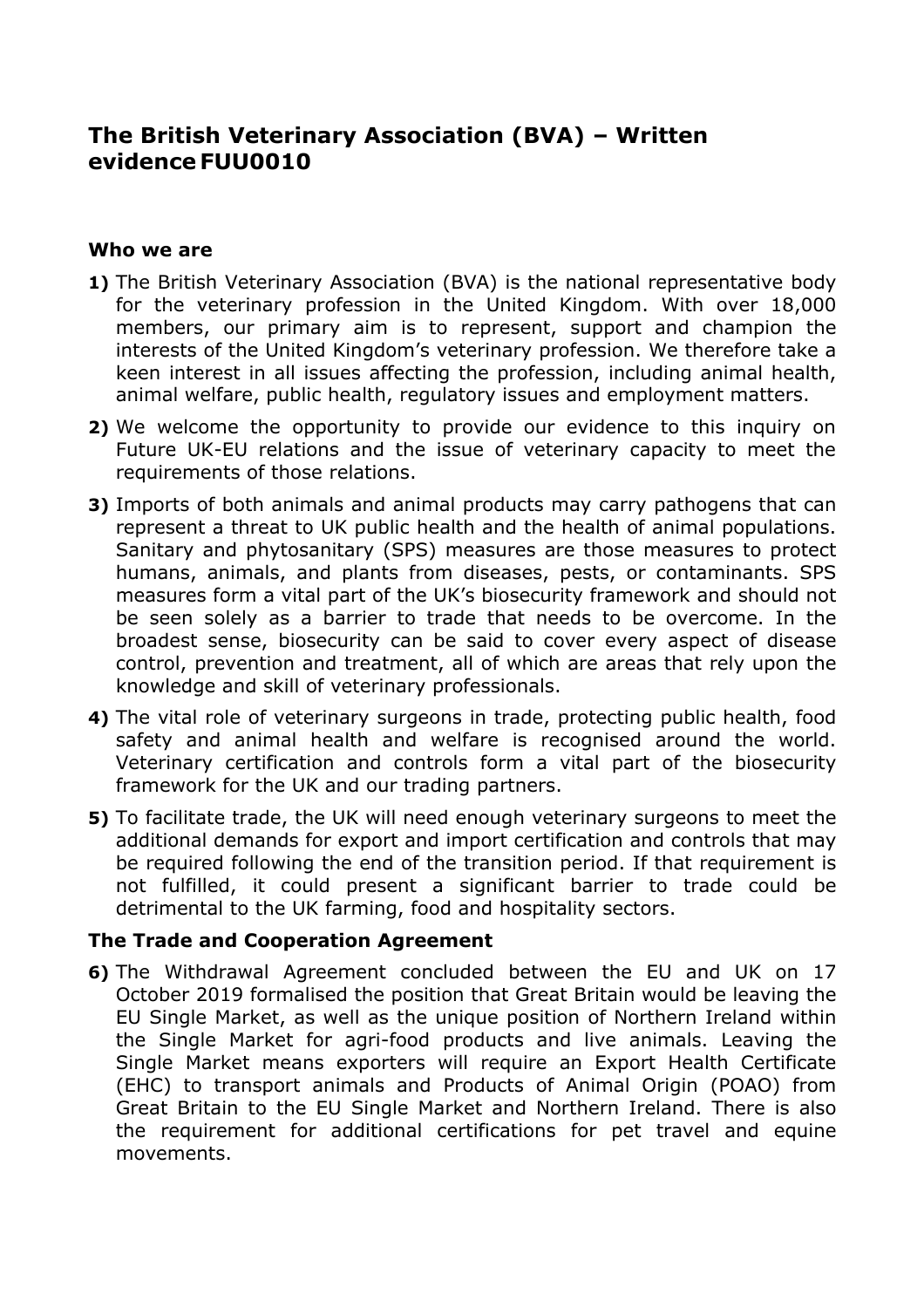- **7)** Unlike a normal free trade agreement, any deal reached between the UK and EU was going to manage additional trade friction, not seek to reduce it. There was hope that the Trade and Cooperation Agreement (TCA) would in some way make that additional trade friction less burdensome, reduce bureaucracy and limit the level of controls that would be required. However, the TCA Sanitary and Phytosanitary SPS chapter provides very little in this regard.
- **8)** Within the structures created by the TCA, there will be a "Trade Specialised Committee on Sanitary and Phytosanitary Measures" where the UK and EU can meet and discuss the operation of SPS arrangements and potentially seek further facilitations without compromising biosecurity. It is imperative that the UK government engages industry and the veterinary profession to understand the practical experience of meeting the demands of exporting SPS goods and to work together to identify potential solutions to bring to this specialised committee.
- **9)** We welcome the provisions for cooperation on antimicrobial resistance (AMR), animal welfare, and sustainable farming. However, it should be noted that the TCA says, "The Parties recognise that animals are sentient beings." At present this is no longer the case in the UK and should be rectified with legislation as a matter of urgency as BVA has urged government to do for some time.

## **Veterinary involvement in trade**

**10)** From 1 January 2021, there has been an increased demand for veterinary certification and supervision for goods including live animals, POAO and germplasm as well as pet animals and equines moving between Great Britain and the EU Single Market and between Great Britain and Northern Ireland.

## **Exports**

- **11)** Exporters require an EHC signed by an OV to transport live animals, POAO or germplasm from Great Britain to the EU Single Market as well as Northern Ireland (unless exempt during the current grace period). The OV stamp and signature attests that relevant public and animal health requirements have been met. The consignments will then need to travel alongside this certificate where they will enter the Single Market via a designated border control post (BCP) for documentary, identity and physical checks by veterinary surgeons.
- **12)** Additional veterinary capacity will be needed to fulfil this demand. It is still too early to tell if the UK has sufficient veterinary capacity at present to do this. Many operators are still waiting and delaying some of their exports. Thus far, veterinary capacity has not yet been a barrier and we welcome the work that has been done by government to increase that capacity.
- **13)** Our understanding from discussions with the UK government, EU contacts and industry is that during the month of January exports have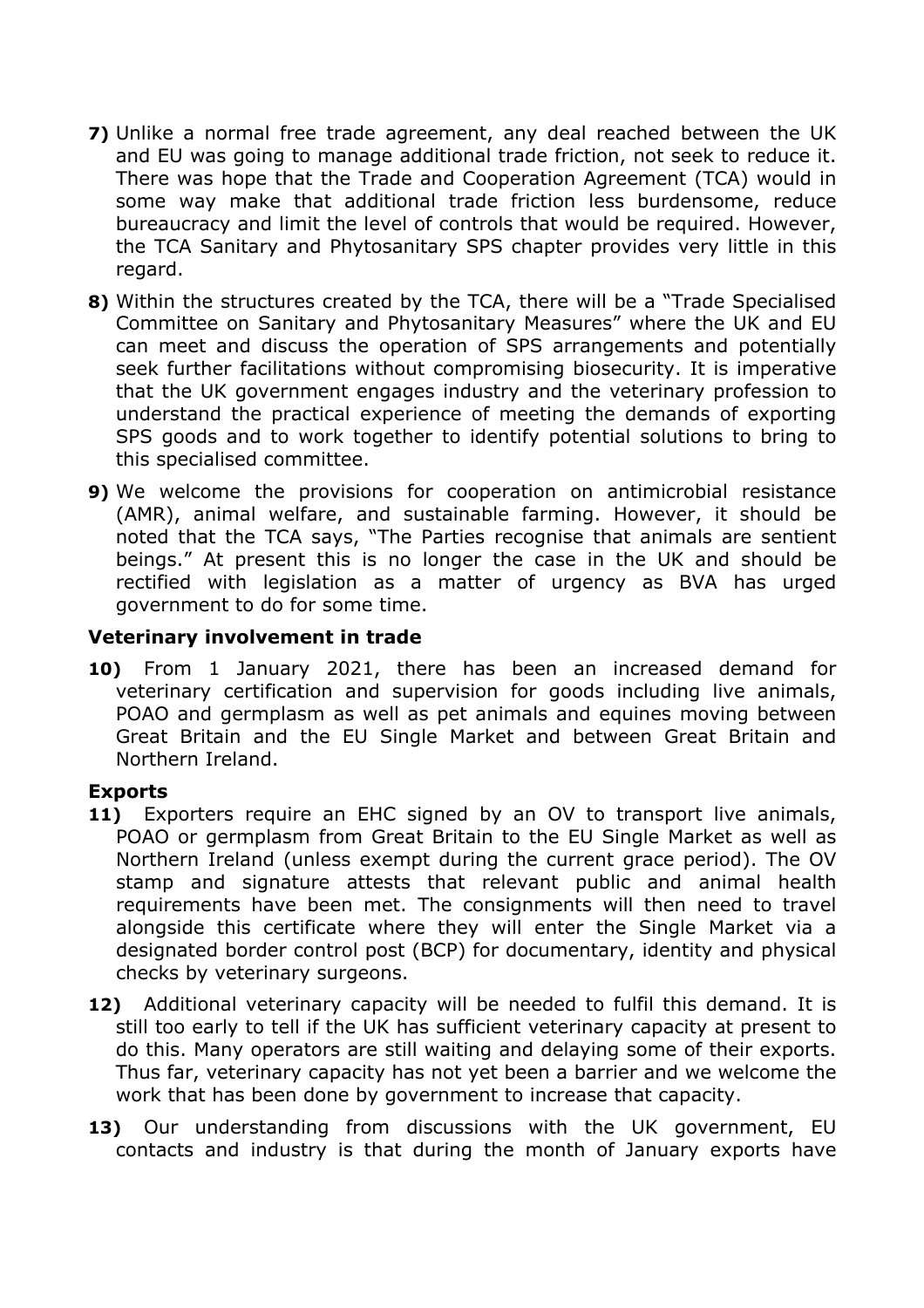been well below the level that would typically be expected. Engagement with French authorities has provided that in the first few days of January, traffic in the GB-France direction was only 30% of its usual amount, and it is at approximately 60% as of 14 January 2021 However a large percentage of the lorries were arriving in France empty. The proportion of batches that require SPS checks is around 5%, compared to 10% in usual times.

**14)** Further demands for additional veterinary capacity in Great Britain to sign EHCs are expected. The current grace period that is in place for movements from Great Britain to Northern Ireland that removes the requirements for the majority of EHCs will come to an end on 1 April 2021. It is also known that new EU EHCs will need to be operational by 21 April 2021. These new EHCs will also increase the demand for EHCs as they will remove an exemption currently in place for certain shelf stable composite goods.

## **Imports**

- **15)** There will also be the need for OVs to perform import checks once sanitary controls are applied on imports into Great Britain from the EU. These requirements will be phased in. From April 2021 all POAO will also require pre-notification and the relevant health documentation. From July 2021 there will be an increase in physical checks and the taking of samples at Great Britain Border Control Posts.
- **16)** Where the Great Britain BCPs will be located is still uncertain. In the Border Operating Model, which was updated in October 2020, the government notes "Much of this infrastructure will be located at ports and border locations but where this is demonstrated not to be possible, HMG will provide inland facilities."<sup>1</sup> There is then a list of "intended and potential inland sites." At this stage more certainty is needed. Putting in place this infrastructure and staff will require a significant amount of time and resource.
- **17)** Great Britain can learn from the experience neighbouring states who are preparing border Sanitary and Phytosanitary infrastructure and staff to comply with imports from Great Britain. Ireland will be required to have BCPs in place from January. The Irish Government agreed sites and plans in 2018 and were preparing to hire "in the region of 200 extra full-time staff to carry out Sanitary and Phytosanitary Controls (SPS) checks and controls at ports and airports."<sup>2</sup> A sizeable number of this cadre will be OVs, but there will be phytosanitary staff and support staff included in this number. In the Netherlands, there were plans, reported in 2018, for an additional 145 veterinarians for the Port of Rotterdam ahead of a previous potential no deal.<sup>3</sup>
- **18)** Recently, the government announced £14 million in funding has been

<sup>1</sup> <https://www.gov.uk/government/publications/the-border-operating-model>

<sup>2</sup> https://www.thejournal.ie/ireland-customs-veterinary-brexit-4135182-Jul2018/

<sup>3</sup> https://www.theguardian.com/business/2018/sep/22/rotterdam-prepared-for-worst-after-brex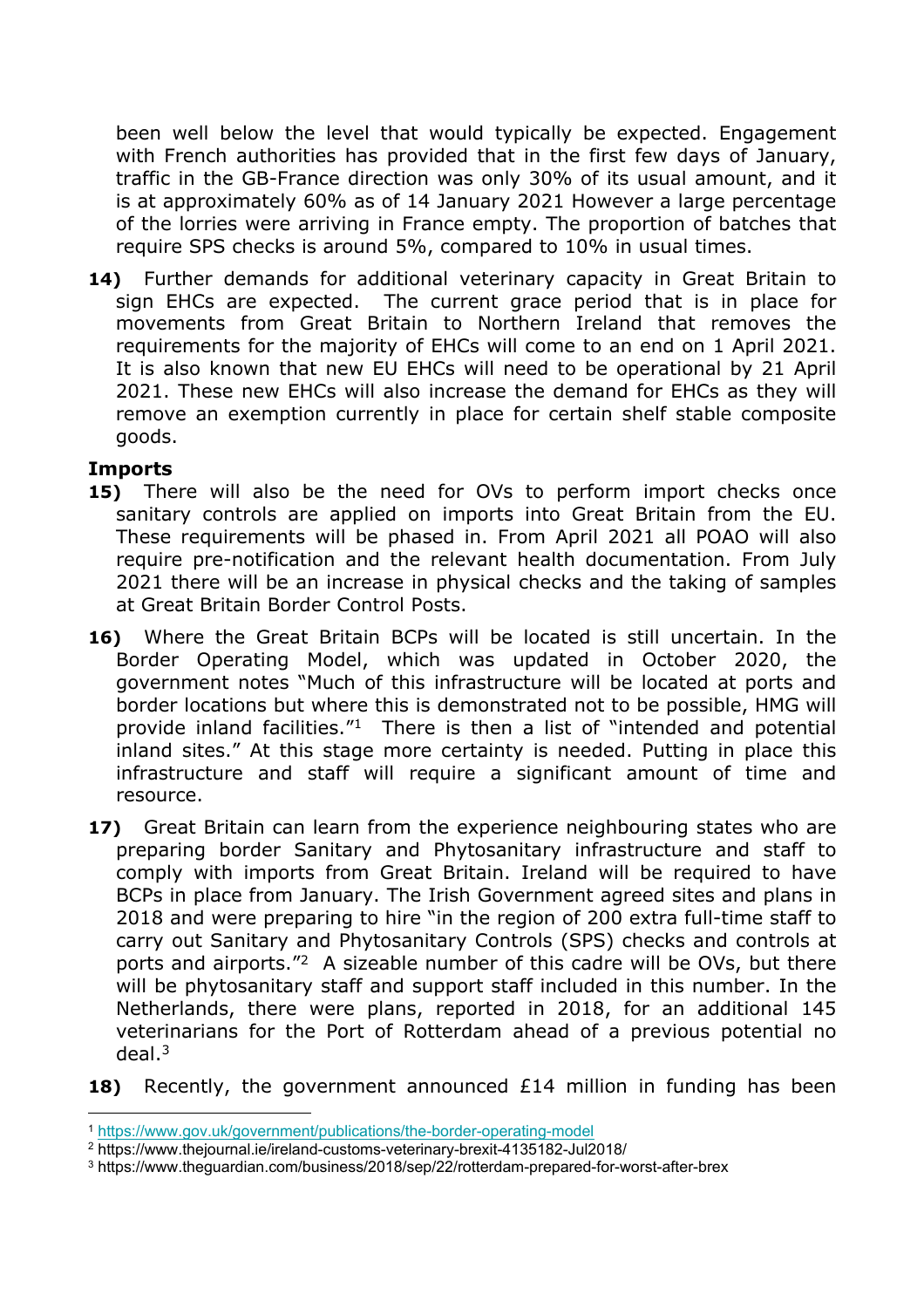given to local authorities across England to help them maintain the UK's high standards on imported animal products. "Over 500 new port health roles are being created to facilitate the new checks on imports of animal products from the EU from April 2021."<sup>4</sup> Not all of this reported 500 personnel will need to be qualified official veterinarians (OVs), but it is likely that a significant number will be OVs.

**19)** In Great Britain there are very limited numbers of OVs that have the required training to function as Portal OVs. It is likely that Port Authorities will be seeking to source private OVs from existing certification businesses further reducing the availability of experienced export OVs in the supply chain.

# **Increasing veterinary capacity**

- **20)** At this stage, a month after the end of the transition period, there are material uncertainties and limitations on knowing what the exact increase in control and certification requirements is likely to be. When preparing for a no-deal exit in 2019, Defra's "mid estimate" assumption was a fivefold increase in the number of EHCs.
- **21)** Translating EHCs into veterinary workforce demand is complex. Defra estimated an additional 200 Full-Time Equivalent (FTE) OVs will be required to certify export of POAO from Great Britain.<sup>5</sup> Businesses involved in export certification work, put the number higher requiring at least 350 FTE additional vets. Translating an FTE figure into the actual number of OVs needed is A further complexity. This is because many qualified vets operating in the private certification market certify health certificates alongside other veterinary activities. There is a range of OV qualifications tailored to specific types of export (e.g. avian for poultry exports) so it's an over-simplification to focus on total numbers of OVs without a clear understanding of which panels will be most needed. Geography is also an important factor, OVs with the right panels will be needed to the correct localities to meet the need of local industry and transport logistics.
- **22)** The Animal and Plant Health Agency (APHA) has increased the number of veterinary surgeons with products of animal origin certification panels from approximately 600 in February 2019 to more than 1200 at the end of the transition period. There has also been the introduction of a Certification Support Officer (CSO) role. These allied professionals work under the direction of an OV, providing support by collecting the evidence required for the OV to complete an EHC. The CSO does not remove the requirement for an OV to sign the EHC.
- **23)** Government has put in place surge capacity to meet demand in the short term. Provision has been put in place for APHA vets to be taken off front

<sup>5</sup> Question for Department for Environment, Food and Rural Affairs UIN 96843, tabled on 29 September 2020 https://questions-statements.parliament.uk/written-questions/detail/2020-09-29/96843

<sup>4</sup> <https://www.gov.uk/government/publications/port-health-transition-fund>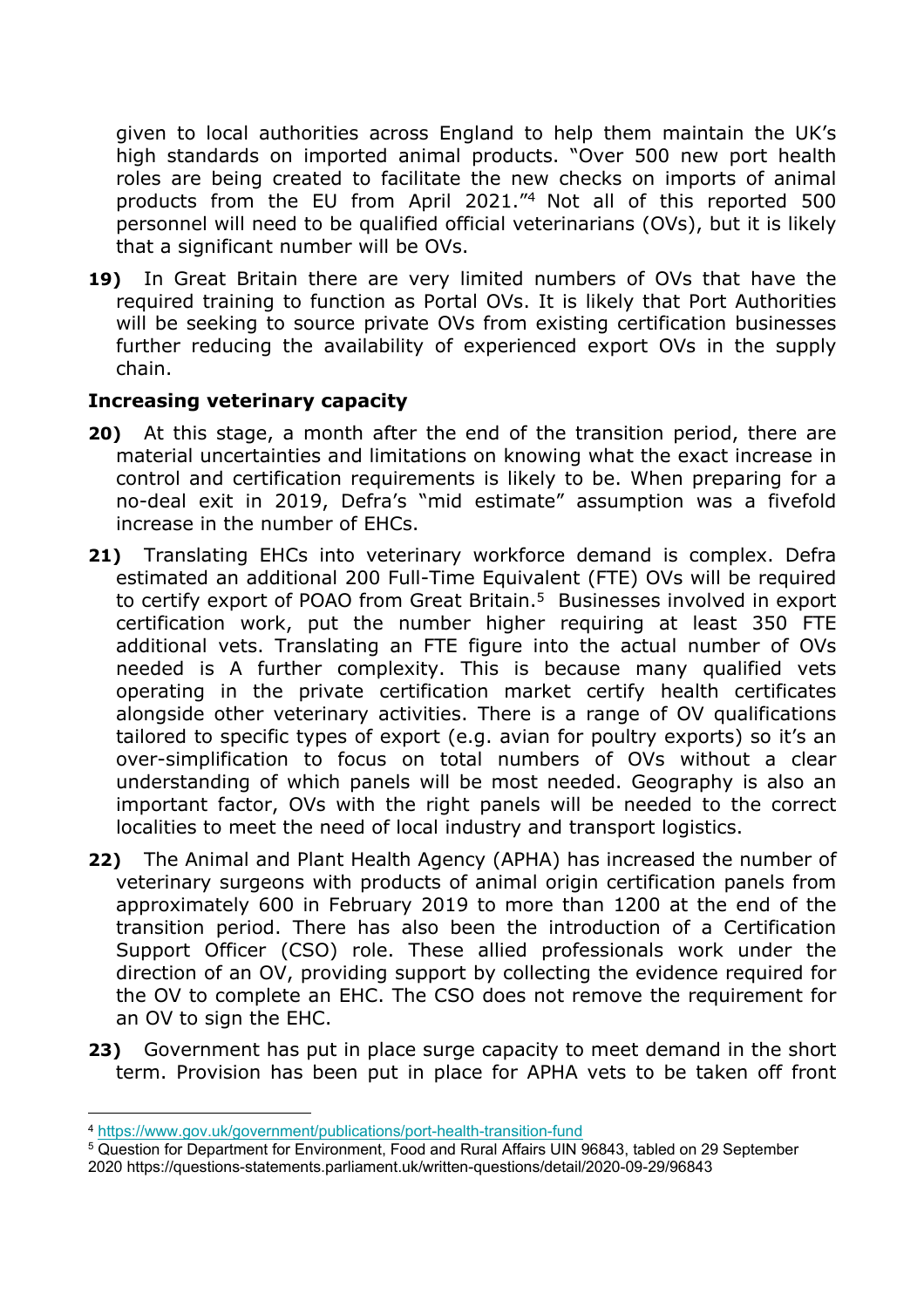line work and utilised to fill gaps in provision when this is needed. APHA has also trained a number of new export locums to meet demand without moving frontline staff off other work. This dedicated locum capacity is particularly welcome. APHA veterinary capacity is an important resource that is needed to meet animal disease incursions in the UK, which could limit that ability for that resource to be released. This necessity was underlined on 11 November 2020, when an Avian Influenza Prevention Zone (AIPZ) was declared across England Scotland and Wales to mitigate the risk of the disease spreading.

# **Immigration**

**24)** The UK is highly reliant on EU vets. According to the Royal College of Veterinary Surgeons (RCVS), on 19 January 20201, there were 27,324 UK practising vets. Of these, 7,936 graduated in the EU (29% of the total). In recent years, more veterinary surgeons who registered in the UK qualified in the EU than in the UK. However, between 2019 and 2020, EU registrations dropped by 35%. This has largely been because of Covid 19 and restrictions on travel. Last ten years of annual registration data below:

| <b>Registration</b><br>Year | <b>UK</b> | <b>EU</b> | <b>ROW</b> | <b>Total</b> |
|-----------------------------|-----------|-----------|------------|--------------|
| 2011                        | 818       | 472       | 174        | 1464         |
| 2012                        | 807       | 573       | 150        | 1530         |
| 2013                        | 792       | 664       | 145        | 1601         |
| 2014                        | 815       | 713       | 143        | 1671         |
| 2015                        | 909       | 981       | 203        | 2093         |
| 2016                        | 911       | 973       | 178        | 2062         |
| 2017                        | 867       | 963       | 200        | 2030         |
| 2018                        | 885       | 1197      | 218        | 2300         |
| 2019                        | 987       | 1137      | 225        | 2349         |
| 2020                        | 1075      | 741       | 132        | 1948         |

**25)** The FSA estimates 95% of the veterinary workforce in abattoirs graduated overseas – with the clear majority of these coming from the EU. Losing these veterinary surgeons from slaughterhouses would increase the risk of food fraud, provide the potential for animal welfare breaches, and remove a level of public health reassurance to consumers at home and overseas that could jeopardise trade.

**26)** Free movement of people has had on enormous impact on our veterinary workforce. Any additional barriers to the movement of EU-qualified vets to the UK have significant consequences for animal health, animal welfare, public health, and trade.